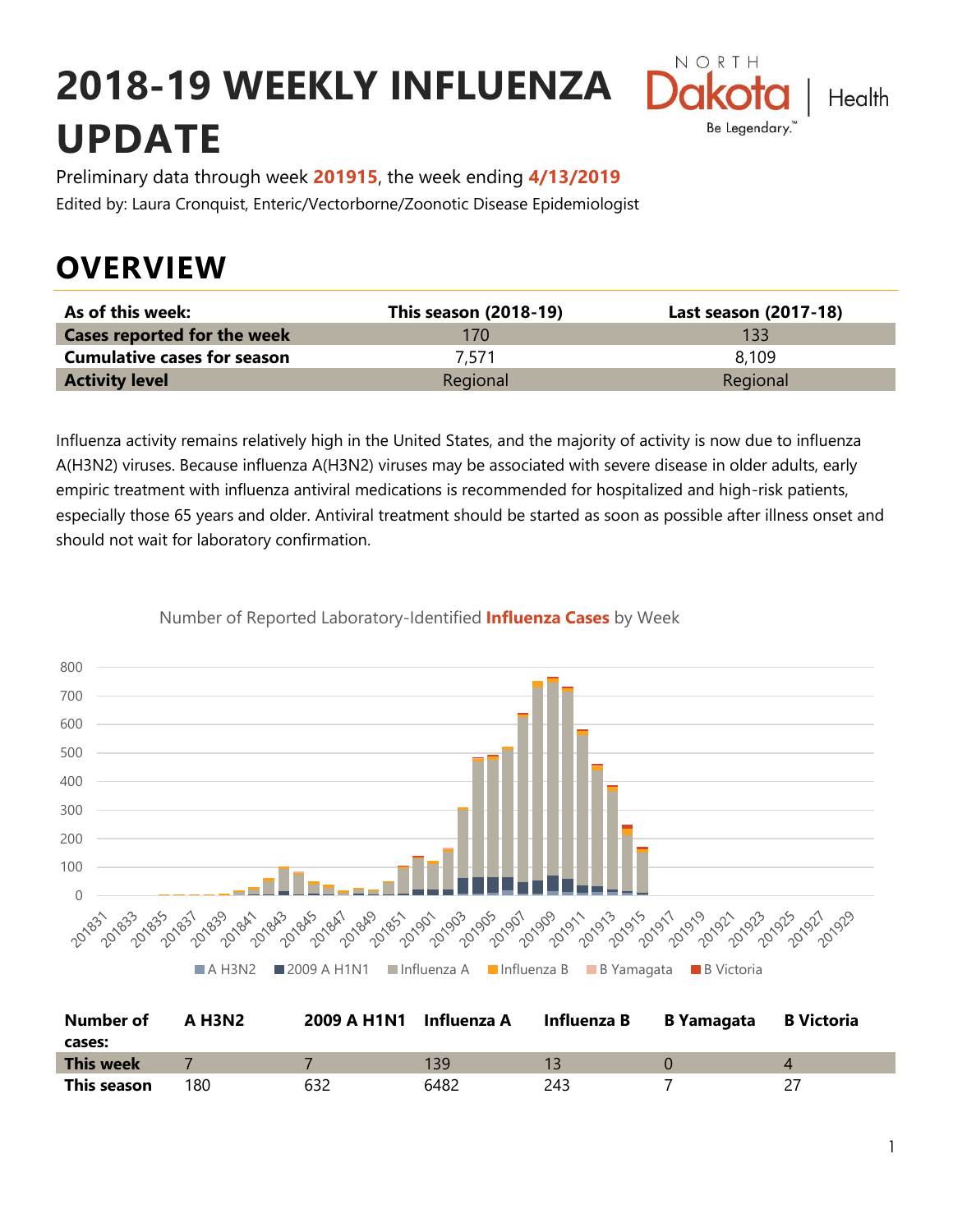Laboratory-confirmed influenza is a reportable disease in North Dakota. Influenza "cases" include people that have tested positive for influenza in a healthcare setting. It does not include people with influenza who did not seek healthcare, or who were diagnosed without a lab test, which is common. The true number of people with influenza in North Dakota is underrepresented, but case data allows us to see where and in what populations influenza is circulating. It also provides context regarding how the current season compares with previous seasons. Find more information about cases on [www.ndflu.com.](file://///nd.gov/doh/DOH-DATA/MSS/DC/PROGRAM/IMMUNE/Immunize/Influenza/Inf18-19/Surveillance/Weekly%20Summaries/www.ndflu.com)

## **CASE DEMOGRAPHICS**





#### Cases by **County**

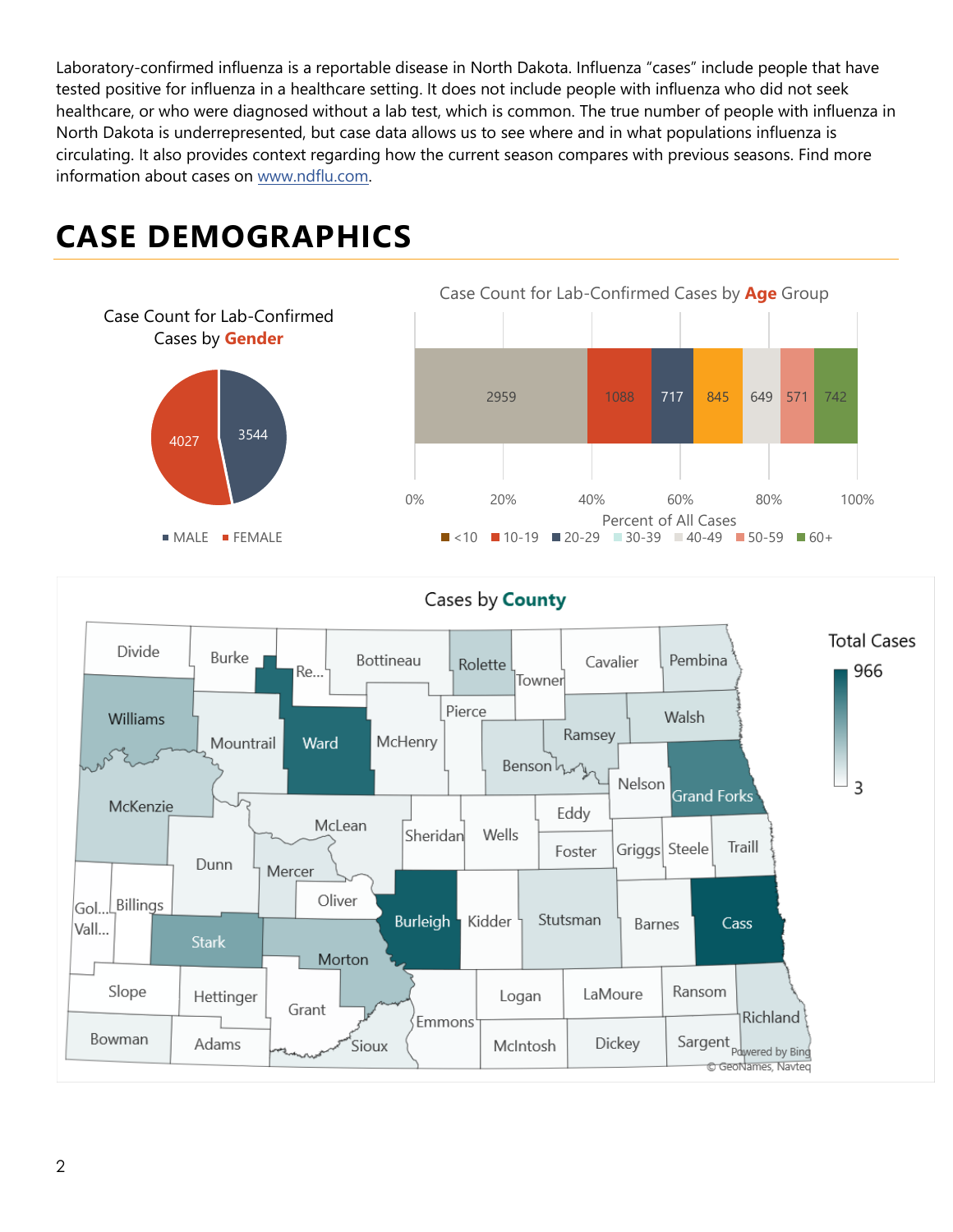## **OUTBREAKS**

During the influenza season, influenza outbreaks are common anywhere people gather, including schools, child care centers, and health care facilities. Outbreaks of influenza or influenza-like illness may be reported to the NDDoH. The following outbreaks have been reported this season:

| <b>Setting</b>                | <b>Number of outbreaks</b> | <b>Identified pathogens</b>                  |
|-------------------------------|----------------------------|----------------------------------------------|
| Long Term Care, Basic Care,   | 17                         | 11 influenza A; 1 influenza A/B; 1           |
| <b>Assisted Living</b>        |                            | rhinovirus/Haemophilus influenzae; 4 unknown |
| <b>Schools</b>                |                            | 1 influenza A/B; 2 influenza A               |
| <b>Child Care Centers and</b> |                            | 1 influenza A; 1 unknown, 1 influenza A/RSV  |
| <b>Preschools</b>             |                            |                                              |

### **SURVEILLANCE PROGRAMS**

In addition to case reporting, the NDDoH uses a variety of information sources to fully describe what is happening during the influenza season.

#### **Hospitalizations**

This season, the NDDoH has introduced a new influenza hospitalization surveillance program. Select North Dakota hospitals report the number of influenza-related hospitalizations weekly to the NDDoH. Because this surveillance methodology is new, hospitalization numbers this year may not be comparable to those seen in previous years.



#### **Total number of hospitalizations: This week** 14 **This season**

#### **Deaths**

Data on pneumonia and influenza deaths is obtained from Vital Records and based on the cause of death listed on the death certificate.

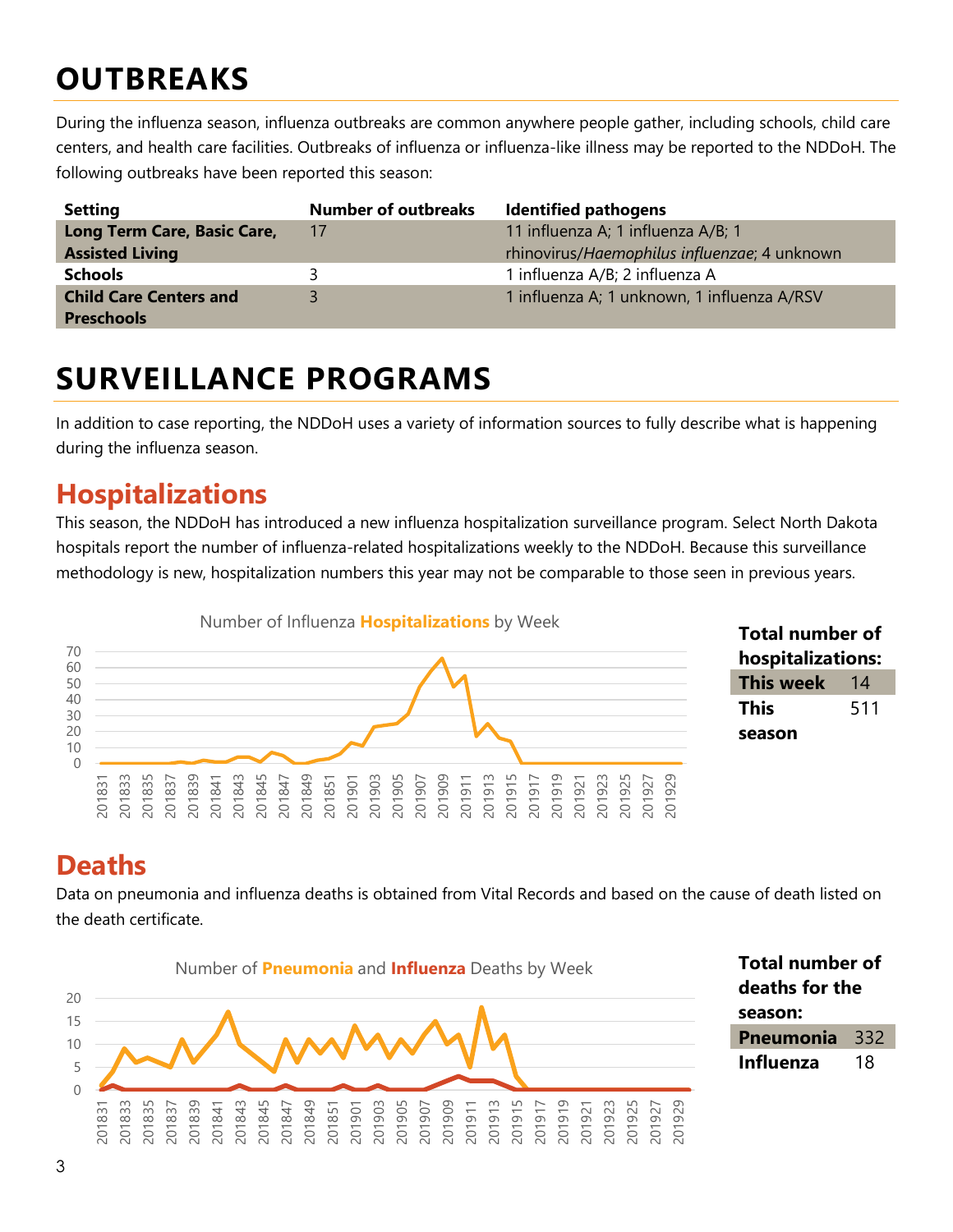### **Outpatient Influenza-like Illness**

The NDDoH participates in the national U.S. Outpatient Influenza-like Illness Surveillance Network (ILINet). Data from participating outpatient providers in North Dakota are pooled to create a state-wide estimate for the weekly percent of healthcare visits due to influenza-like illness (ILI). Patients presenting with a fever of 100ºF or greater and a cough and/or sore throat are considered to have ILI. For more information on state and national ILINet data, see FluView [Interactive.](https://gis.cdc.gov/grasp/fluview/fluportaldashboard.html)



#### **Sentinel Laboratory Data**

The NDDoH receives influenza and RSV testing data from participating sentinel laboratories across the state. The total number of positive tests and the total number of tests conducted are reported and used to create a state-wide percent positivity statistic. For influenza, percent positivity of 10% or greater indicates "season level" influenza activity.

 **2.53% 14 37 27 5 10 3674 1.60% 10 20 18 6 5 3686**

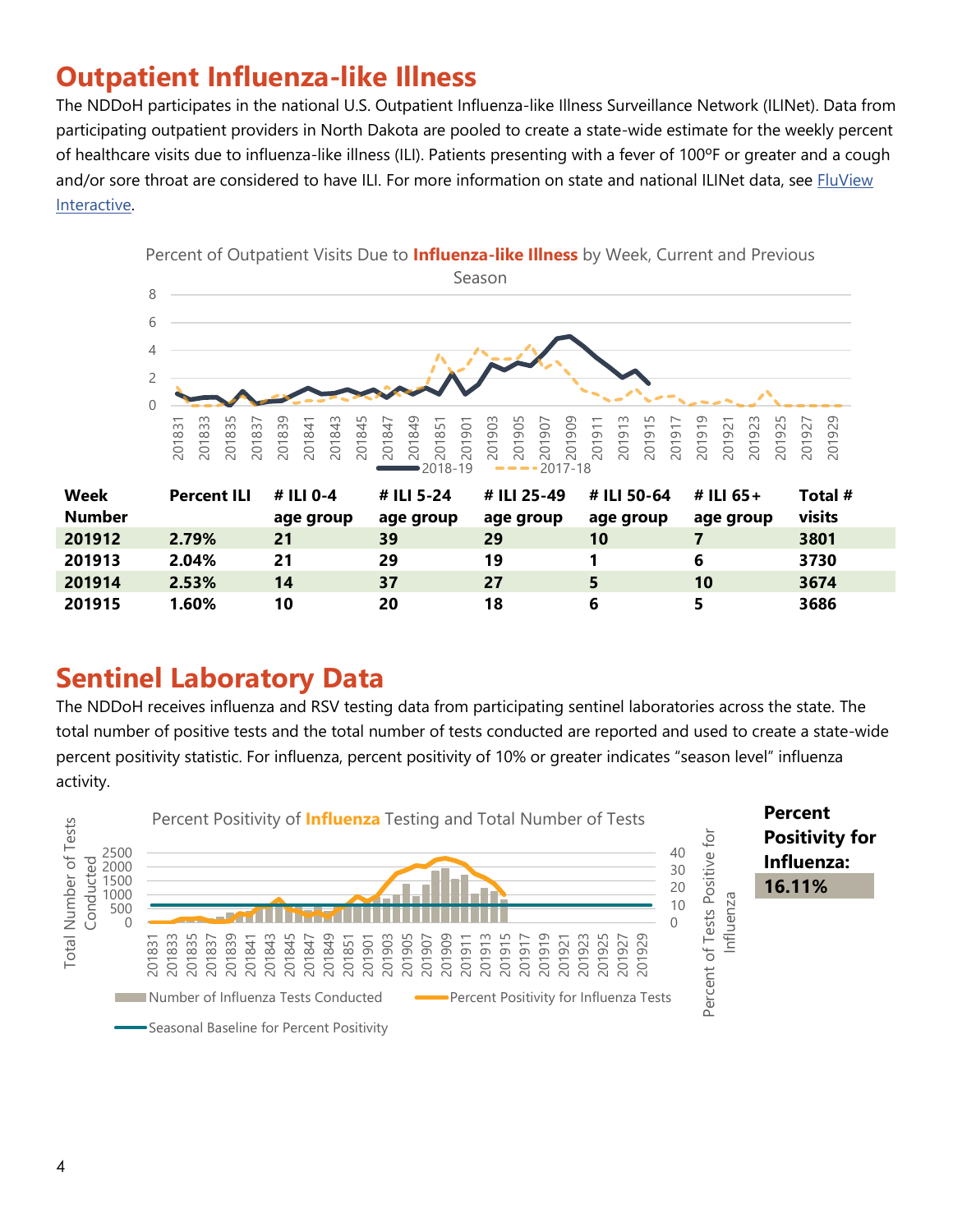

#### **School Absenteeism**

During the influenza season, increases in school absenteeism data can be used as an early indicator for influenza circulation. The NDDoH received absenteeism data from a majority of schools in the state. Data here include absences for all reasons.



## **MULTISEASON COMPARISON**



| <b>Season</b> | <b>Total Cases</b> | Peak Week (week ending) Predominant Strain |                                 |
|---------------|--------------------|--------------------------------------------|---------------------------------|
| $2014 - 15$   | 6.443              | 12/27/2014                                 | A H3N2 (vaccine mismatch)       |
| 2015-16       | 1.942              | 3/12/2016                                  | 2009 A H1N1                     |
| 2016-17       | 7.507              | 2/18/2017                                  | A H <sub>3</sub> N <sub>2</sub> |